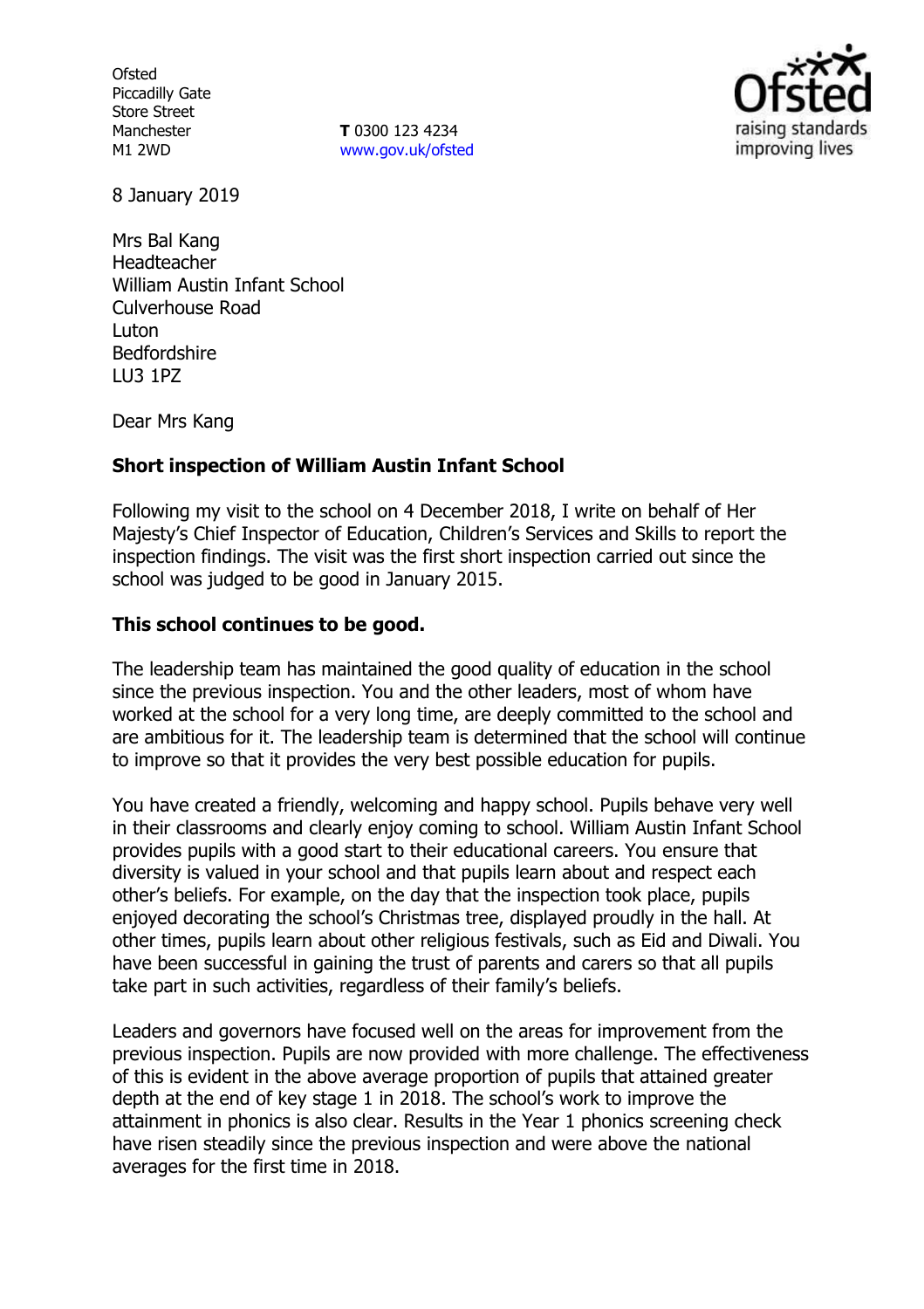

You and the other leaders believe that the school's overall effectiveness is outstanding. In order to check whether this is likely to be the case, I looked at whether pupils make the substantial and sustained progress indicative of outstanding outcomes rather than strong progress seen when outcomes are good. I did not find evidence that this is the case.

## **Safeguarding is effective.**

Leaders have ensured that all safeguarding arrangements are fit for purpose. The school has a strong system in place for ensuring that only suitable people are employed to work with children. Checks are carried out stringently and staff show good awareness of current guidance. The school's single central record of preappointment checks meets statutory requirements.

The safeguarding leadership team members have an excellent understanding of their roles. Systems for reporting, recording and dealing with child protection concerns are thorough and well established. There is clear evidence that action is taken in a timely fashion to protect children, where necessary. Safeguarding leaders have particularly strong knowledge and understanding of the 'Prevent' duty. You have ensured that staff are well trained in this area and have taken prompt and appropriate action, where necessary.

# **Inspection findings**

- $\blacksquare$  I followed a number of key lines of enquiry in order to judge whether the school remains good. First, I looked at the progress of boys and girls. I chose to look at this because assessment information for 2018 indicates that boys attain less well than girls in reading, writing and mathematics at the end of key stage 1. Although boys' attainment is similar to the national benchmark, the gap between girls' and boys' attainment is often much wider than the national average. This is also the case with the phonics screening check in Year 1.
- Leaders told me that some groups of boys are much less independent than girls when they first join the school. The school has found that these boys tend to wait for an adult to do things for them rather than doing things for themselves. Leaders feel that this is a major factor affecting the weaker attainment of boys compared with girls. Leaders agreed that this is a recurring issue and not a passing one, specific to a single group of children.
- Leaders are fully aware of the differences in attainment between boys and girls. I looked closely at the school's assessment information showing the progress made over the last academic year by current pupils and those who have most recently left the school. This information shows that boys are not making enough progress to diminish the differences between their attainment and the girls' attainment.
- A range of actions have been taken to improve outcomes for boys and you told me that these are making a difference. For example, teachers have reviewed the texts that they use during lessons and now choose more 'boy friendly' books and stories. Teachers also select themes and topics, such as pirates and superheroes,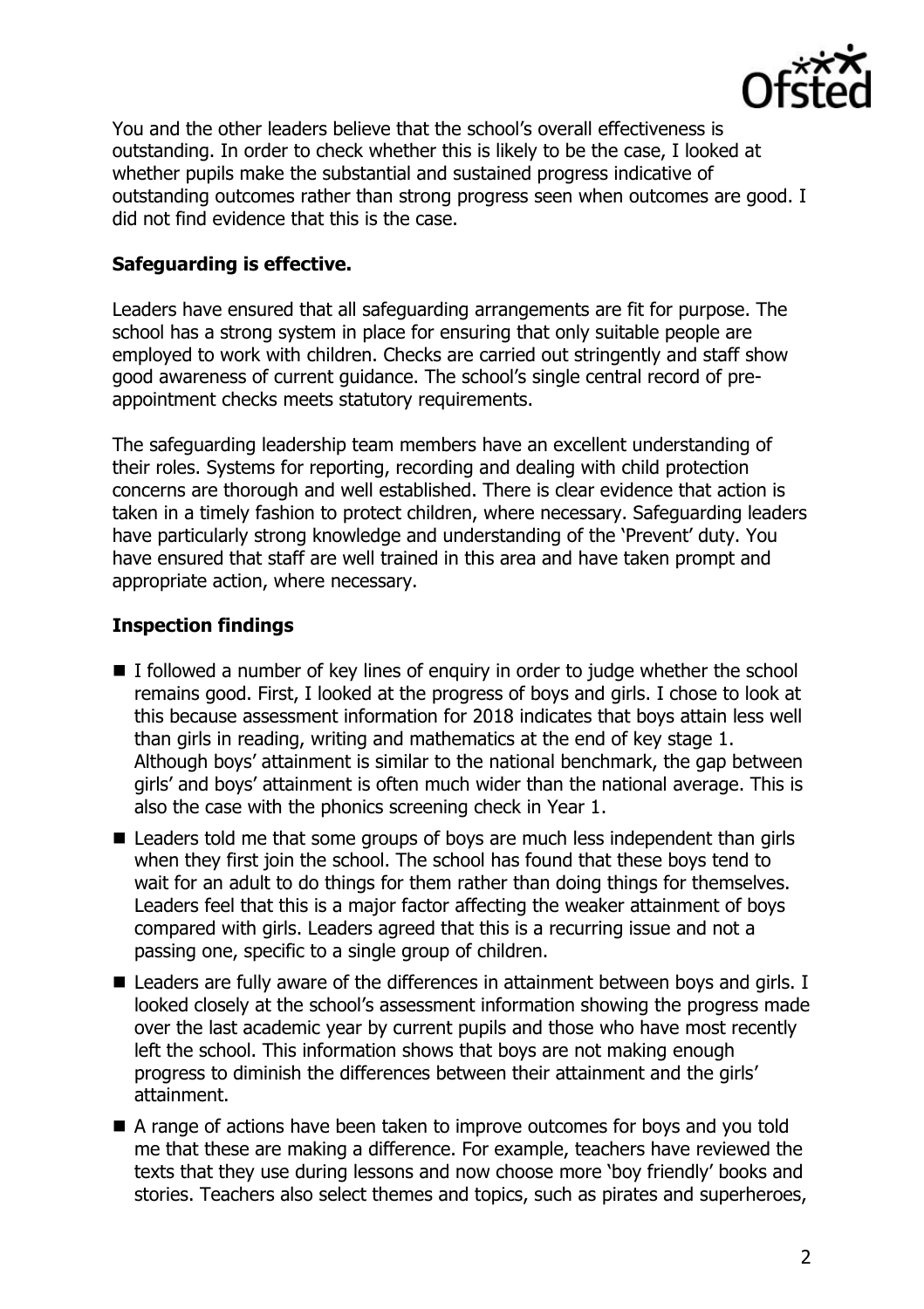

which they have found to be more appealing to boys. During my visits to classrooms, I saw boys working well and trying hard. I saw examples of highquality work in boys' exercise books.

- $\blacksquare$  The second area I checked was the quality of the early years provision. I chose this because 'extending the outdoor learning opportunities for children in Reception' was an area for improvement from the previous inspection.
- Leaders have made a number of changes to the outdoor area. For example, a gazebo and sandpit have been constructed, and a reading area has been developed. Leaders told me about further plans to improve the area and works that are due to take place during the Easter holiday. However, at this point, the early years outdoor area remains underdeveloped. It does not yet provide children with the highly stimulating environment that leaders are working towards.
- $\blacksquare$  The majority of children join the school with skills and abilities below those that are typical of their age, particularly around language and communication. Most children speak English as an additional language and many are at an early stage of learning to speak English when they join the school. Children make strong progress during their time in the Reception Year and most have caught up by the time they are ready to move on to Year 1. The proportion of children that attain a good level of development in Reception has been similar to the national average for the last four years.
- $\blacksquare$  The final area that I explored was the progress made by pupils with special educational needs and/or disabilities (SEND). I chose to look at this area because the school has a very high proportion of pupils with SEND compared with other schools nationally. The proportion of pupils who have an education, health and care (EHCP) plan is lower than that typically found nationally. Around a fifth of pupils with SEND reached the national benchmarks in reading and writing in 2018, and just under half in mathematics.
- Leaders know pupils with SEND well. They check on their progress regularly and ensure that appropriate measures are put in place to meet their individual needs. Leaders described convincingly how targets are set for pupils with SEND that are both achievable and aspirational. On the whole, pupils meet their targets because they have been well chosen. The school's assessment information shows that, overall, pupils with SEND make good progress from their individual starting points.

# **Next steps for the school**

Leaders and those responsible for governance should ensure that they continue to develop:

- $\blacksquare$  the quality of the early years provision, particularly the use of the outdoor area
- $\blacksquare$  the quality of teaching, so that a greater proportion of pupils make substantial and sustained progress from their individual starting points in a wide range of subjects, including English and mathematics.